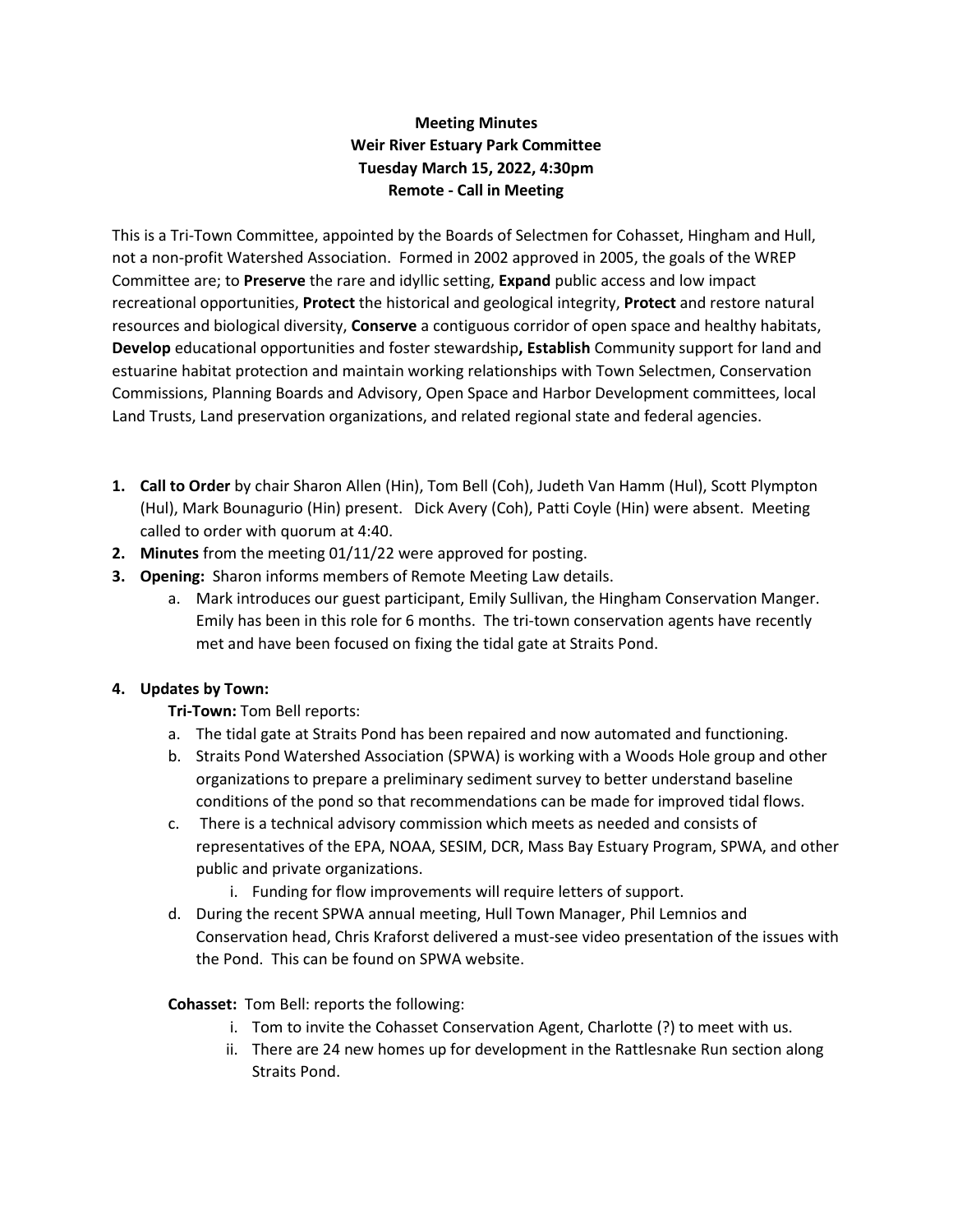- iii. The developing group had received approval for a subdivision in 1999, but never filed paperwork. They must now start the permitting process from scratch. The are suing the Town of Cohasset to move forward.
- iv. Tom discussed wetlands protections that may impact development:
	- a) There are many vernal pools to be recognized and certified. This provides a 100' barrier of non-disturbance. The ACEC boundaries and Rattlesnake Run as a dedicated perennial stream provides a 200' buffer.
	- b) A vernal pool is a closed depression and contains no predatory fish, has the presence of fairy shrimp, and a lots of wood frogs.

### **Hingham:** Mark Bounagurio:

- a. Mark discussed plans for upcoming Estuary Cleanup Day and offered suggestions for getting better publicity.
	- i. We need to be asking for more volunteer assistance. Coordination with other groups would be helpful (NSRWA, CZM, and Wild Cohasset).
	- ii. Ask the towns for use of their portable electronic signs for public notice.
- b. In addition to trash removal, consideration needs to be given to removal of invasive plants such as bittersweet and garlic mustard seed.

### **Hull:**

- a. Scott provided an overview of the proposed Walking Path to the Island in Straits Pond via Eastman Road project. Expectations are for this project to be voted on at Town Meeting in May.
	- a. Tom voiced concerns about the impact of wildlife habitation disruption. This also includes concerns about public access. We are strongly against dogs being allowed in such a sensitive spot. There is a need for good communications.
- b. Judeth discusses the need for open space along George Washington Blvd. It is a danger to pedestrians. The highway needs bike lanes and walking lanes.
	- a. Judeth asks for a future discussion on Solar Personal Rapid Transportation
	- b. She notes that she is running for a membership on the Hull Light Board and is promoting clean energy

### **5. Tri Town-Annual Report:**

a. Sharon reports that we have completed the Annual Report and it has been sent to the appropriate town administrations to be posted.

### **6. Estuary Clean Up Day**

- a. Date is Saturday, April 23 from 9:00 to 12:00 with a gathering and picnic hosted by the SPWA.
- b. DPW coordination is underway